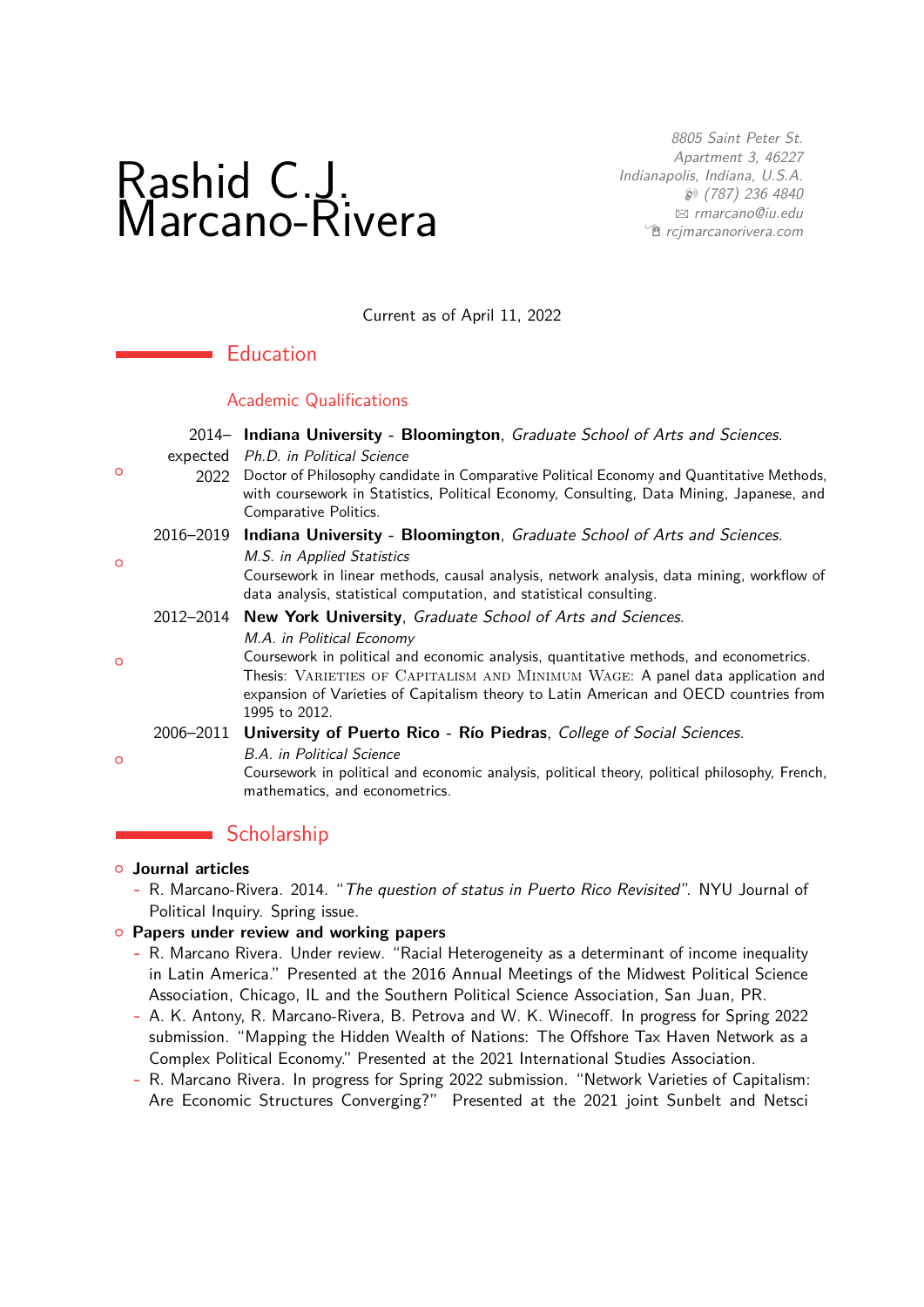Conference, Bloomington, IN.

- **-** R. Marcano Rivera. In progress for Spring 2022 submission. "The long-term effects of Slave Trade in Africa." Presented at the 2021 Annual Meeting of the Midwest Political Science Association, Chicago IL.
- **-** R. Marcano Rivera. In progress for Summer 2022 submission for publication. "'The Japanese Keiretsu Network: policy and macroeconomic responses in the 1990s" Presented at the 2017 Annual Meeting of the Midwest Political Science Association, Chicago IL.

#### { **Other Publications**

- **-** R. Marcano Rivera. "Puerto Rico wants statehood but only Congress can make it the 51st state in the United States," The Conversation, December 14, 2020.
- **-** R. Marcano-Rivera and E. Arnet. 2020. "A 70% chance to win? The tricky math of election forecasting," ScIU, Indiana University's Conversations in Science blog, October 24, 2020.
- **-** R. Marcano-Rivera. 2015. "Puerto Rico can't pay its debt, and the United States is partly to blame," The Monkey Cage at The Washington Post online, July 15, 2015.

## **Conferences, Presentations, and Fellowships**

#### Fellowships, Grants

February **Future Faculty Teaching Fellowship - Indiana University Southeast (de-**2021 **clined)**, New Albany, IN. The Fellowship offers an immersion experience in faculty life, as well as a teaching opportunity for Indiana University doctoral students.

#### Presentations

Nov & Dec **Indiana University's School of Education's Social Studies Workshop Series**, 2021 Bloomington, IN, and Jasper, IN.

Panelist representing the Institute of European Studies on the "Trade and Commerce: Cases from Around the World" workshop webinar.

July 2016 **Puerto Rican Student Association at Purdue University**, West Lafayette, IN. Panelist on the "People Before Debt: Resisting Austerity in Hard Times" discussion.

#### Conferences

- April 2022 **Midwest Political Science Association Annual Meeting**, Chicago, IL Virtual. Presented and discussed my paper "Networks and Regulatory Frameworks: Examination of Crisis and Recovery across VoC Typologies from 2007-2019" in the Networks of Conflict and Cooperation Junior Scholar Symposium.
- April 2022 **Midwest Political Science Association Annual Meeting**, Chicago, IL Virtual. Chaired panel on "The Political Economy of Knowledge and Automation".
- March 2022 **International Studies Association Annual Meeting**, Nasvhille, TN. Presented co-authored article "The Value of Political Business Connections" along with professors William K. Winecoff and Sarah Bauerle-Danzman in the "Business and Politics" panel.
	- July 2021 **NETWORKS 2021: Joint Sunbelt and Netsci Conference**, Bloomington, IN Virtual.

Accepted for a presentation on "Networked Varieties of Capitalism".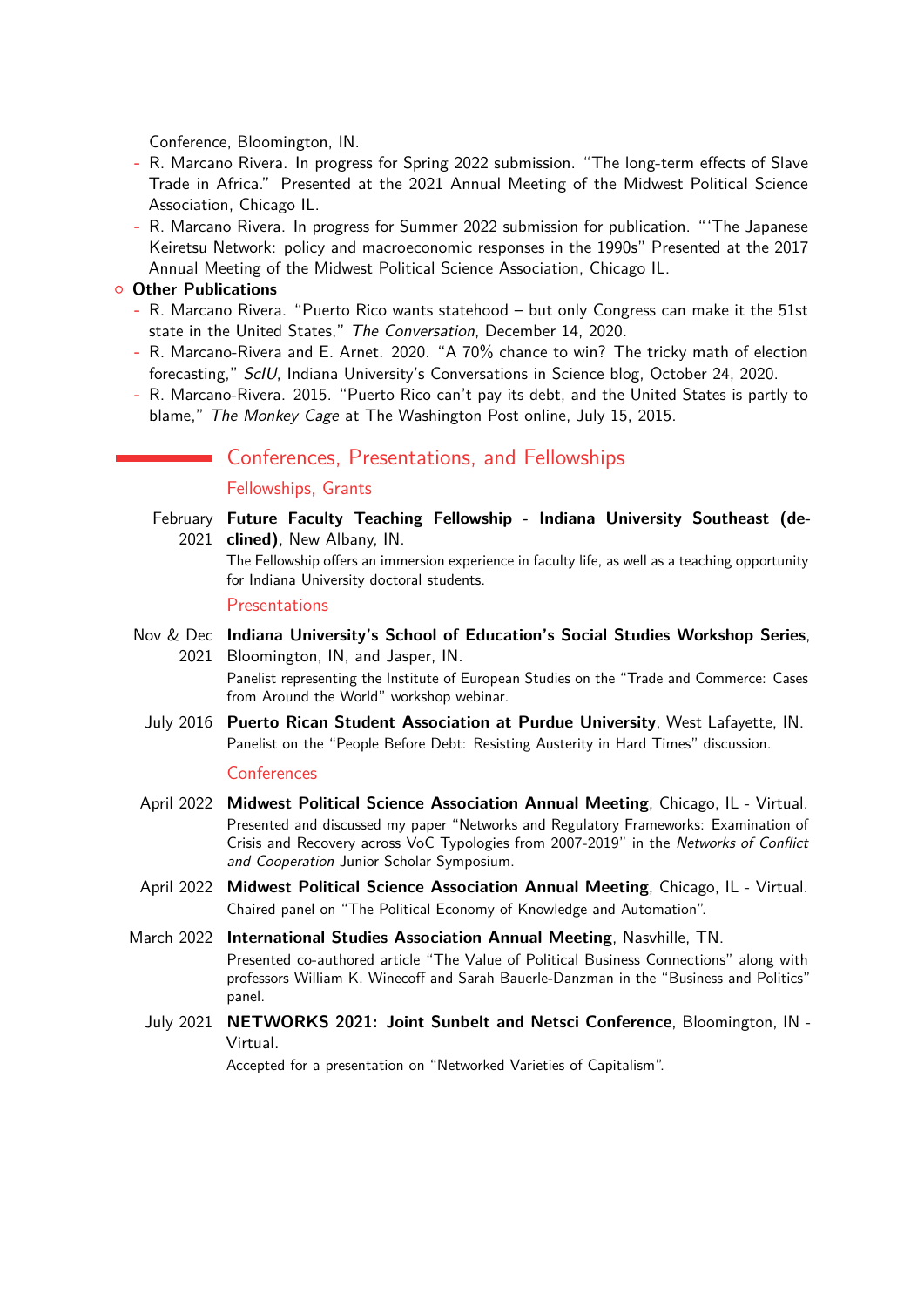- April 2021 **Midwest Political Science Association Annual Meeting**, Chicago, IL Virtual. Accepted for my papers "Network Varieties of Capitalism" and "The long-term effects of Slave Trade in Africa".
- April 2020 **Midwest Political Science Association Annual Meeting**, Chicago, IL. Accepted for my paper "Networked Varieties of Capitalism", conference was cancelled due to COVID-19 pandemic.
- April 2017 **Midwest Political Science Association Annual Meeting**, Chicago, IL. Presented and discussed my paper, "The Japanese Keiretsu Network: Policy and Macroeconomic Responses in the 1990s".
- January 2017 **Southern Political Science Association Annual Meeting**, New Orleans, LA. Presented and discussed my paper, "The Japanese Keiretsu Network: policy and macroeconomic responses in the 1990s".
- January 2017 **Southern Political Science Association Annual Meeting**, New Orleans, LA. Discussant for the "Social Networks and Surveys: Political Networks" panel.
	- April 2016 **Midwest Political Science Association Annual Meeting**, Chicago, IL. Presented and discussed my paper, "Racial Heterogeneity as a determinant of income inequality in Latin America".
- January 2016 **Southern Political Science Association Annual Meeting**, San Juan, PR. Presented and discussed my paper, "Racial heterogeneity as a determinant of income inequality in Latin America".
	- November **Northeastern Political Science Association Annual Meeting**, Philadelphia, PA. 2013 Presented and discussed my paper, "Minimum Wage and Inequality".

## **T**eaching

 $\Omega$ 

#### Instructor of Record

- $\overline{a}$ Spring 2020 **Introduction to Comparative Politics**, Wabash College. Visiting Instructor  $\circ$ Fall 2018 **Institutional Analysis and Governance**, Indiana University – Bloomington. Instructor of Record Associate Instructor { Fall 2020 **Analyzing Politics**, Indiana University – Bloomington, Assisted Dr. Jason Wu.  $\Omega$ Fall 2019 **Human Rights and International Law**, Indiana University – Bloomington, Assisted Dr. Andréa Siqueira.  $\circ$ Spring 2019 **Introduction to American Politics**, Indiana University – Bloomington, Assisted Dr. Christine Barbour.  $\sim$ Spring 2018 **Topics in Data Analysis – Time Series**, Indiana University – Bloomington, Assisted Dr. Timothy Hellwig.
	- Fall 2017 **Introduction to American Politics**, Indiana University Bloomington, Assisted Dr. Christine Barbour.
- $\circ$ Spring 2017 **Politics of Gender & Sexuality**, Indiana University – Bloomington, Assisted Dr. Diana Z. O'Brien.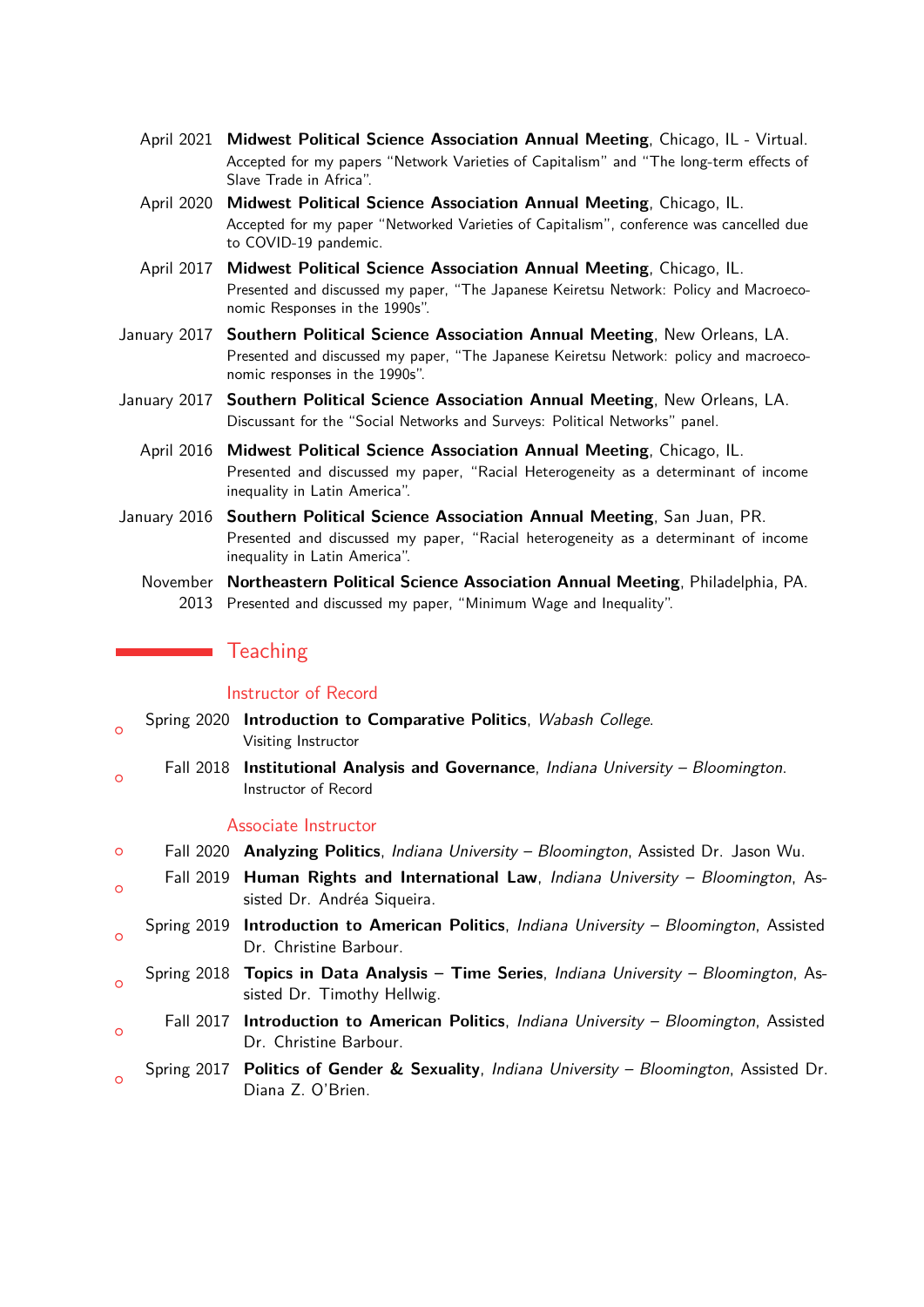- $\circ$ Fall 2016 **American Constitutional Law: Government Powers**, Indiana University – Bloomington, Assisted Dr. Eileen Braman.
- $\circ$ Fall 2015 **Quantitative Analysis for Political Scientists**, Indiana University – Bloomington. Assisted Dr. Armando Razo

# Employment

|          | January 2021 Head Research Assistant, <i>Indiana University</i> , Bloomington, IN. |                                                                                                                                                                        |  |  |
|----------|------------------------------------------------------------------------------------|------------------------------------------------------------------------------------------------------------------------------------------------------------------------|--|--|
| $\Omega$ |                                                                                    | - Present Head research assistant in the National Science Foundation Award $\#2017652$ , The Po-                                                                       |  |  |
|          |                                                                                    | litical Economy of Business-Government Connections, under the tutelage of co-Principal<br>Investigators professors Sarah Bauerle Danzman and William Kindred Winecoff. |  |  |
|          |                                                                                    | June 2014 - Research Analyst, Strong Minds Rising Together.                                                                                                            |  |  |
| $\Omega$ |                                                                                    | December Conducted analysis of existing academic literature in order to generate a literature review                                                                   |  |  |
|          | 2016                                                                               | to aid with future research questions on GED and educational outcomes, managed survey                                                                                  |  |  |
|          |                                                                                    | system deployment for the research and innovation program, and generated a series of white                                                                             |  |  |
|          |                                                                                    | papers to introduce members to key concepts in statistics.                                                                                                             |  |  |

# **Extracurricular Experience**

|   | March 2012 - Member of the Council on Urbanism, Centro para Puerto Rico (Fundación Sila<br>June 2012 M. Calderón), San Juan, PR.                                                                                                             |
|---|----------------------------------------------------------------------------------------------------------------------------------------------------------------------------------------------------------------------------------------------|
| O | The foundation is a non-governmental organization in Río Piedras, which has created<br>programs to fight poverty, inequality, and promotes urban revitalization throughout Puerto<br>Rico. Led by former governor Sila María Calderón Serra. |
|   | <b>O</b> Worked in promoting urban revitalization in Puerto Rico's towns.                                                                                                                                                                    |
|   | O Organized forums on urbanism and urban revitalization which were attended by administrative<br>employees of several municipalities of the Commonwealth, impacting administrative practices<br>and policies.                                |
|   | August 2010 - Academic Senator, Academic Senate of the University of Puerto Rico, Río Piedras<br>June 2012 Campus, San Juan, PR.                                                                                                             |
| O | <b>O</b> Chairperson of Student Caucus and Student Affairs Committee. Member of several<br><b>nermanent and ad hoc committees:</b> Under my leadership the Academic Senate (where                                                            |

**permanent and ad hoc committees:** Under my leadership, the Academic Senate (where faculty, administration, and students create most campus policies) saw an engaged student representation, leading to the approval of several measures that improved graduate and undergraduate student academic life experience, like an updated graduate academic policy and better communications between the student body and the administration.